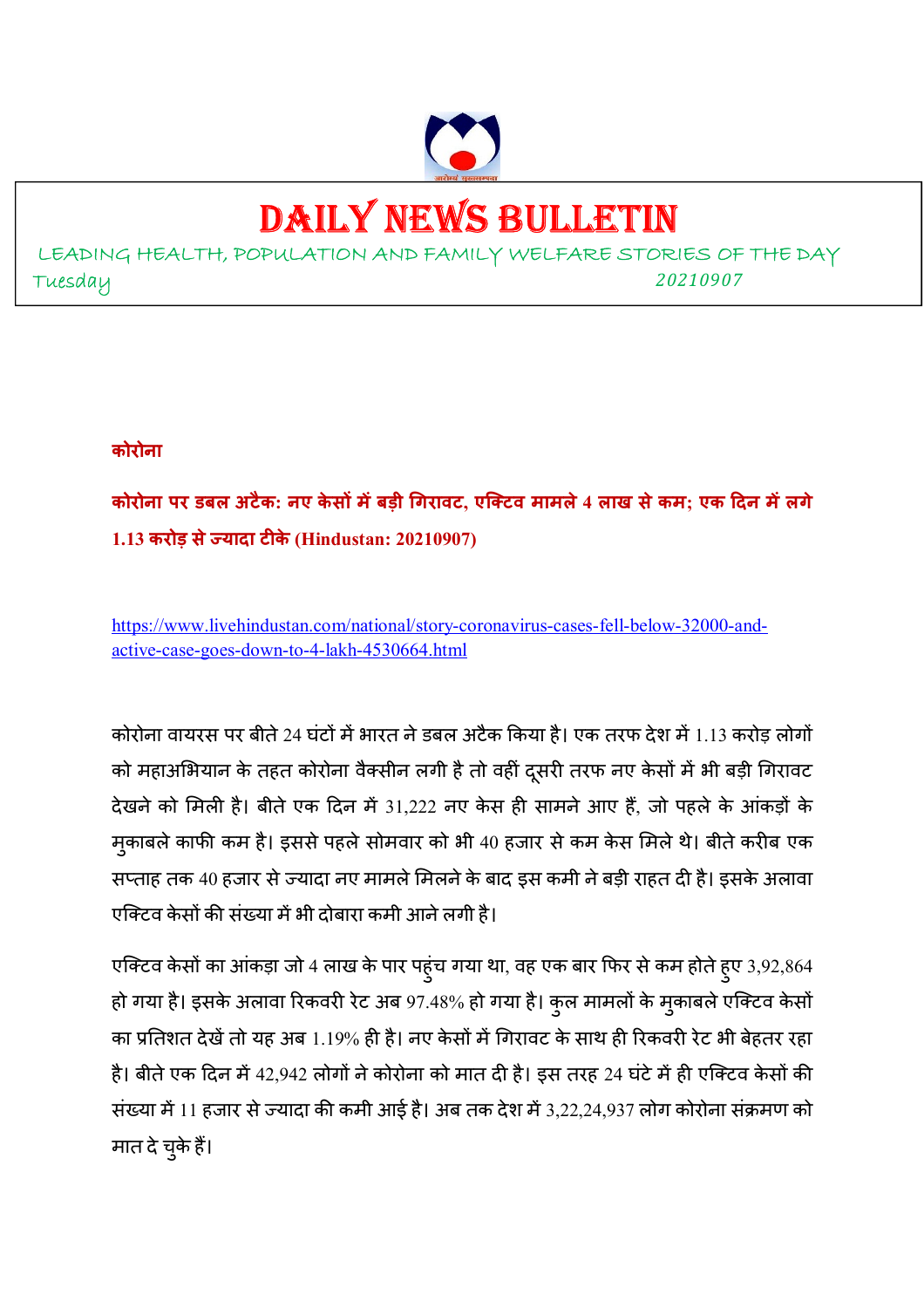टीकाकरण से पड़ेगी तीसरी लहर पर मार, पहले जैसी घातक नहीं होगी?

कोरोना से जंग में सबसे अहम टीकाकरण को माना जा रहा है और भारत ने उस दिशा में तेजी से कदम बढ़ाए हैं। बीते 11 दिनों में तीसरी बार एक दिन में 1 करोड़ से ज्यादा टीके लगे हैं। इसके साथ ही अब तक कुल टीकाकरण का आंकड़ा 70 करोड़ के करीब पहुंच चुका है। यही नहीं हिमाचल, सिक्किम और दादर एवं नागर हवेली जैसे राज्यों में तो पूरी वयस्क आबादी को वैक्सीन की कम से कम एक डोज लग चुकी है। यूपी, मध्य प्रदेश जैसे बड़े राज्यों में भी तेजी से टीकाकरण जारी है। ऐसे में माना जा रहा है कि तीसरी लहर यदि आती भी है तो उसका पहले जैसा असर नहीं होगा।

#### **!नपाह वायरस**

**बाल- बाल बचे: !नपाह वायरस सेदम तोड़नेवालेब%चेके संपक' मआए 8 लोग क) \*रपोट'!नगेटव (Hindustan: 20210907)** 

https://www.livehindustan.com/national/story-8-people-who-came-in-contact-with-a-childwho-died-of-nipah-virus-got-their-reports-negative-4530811.html

हाल ही में केरल को कोझिकोड में निपाह से संक्रमित होकर मौत का शिकार हुए 12 वर्षीय बच्चे के नजदीक संपर्क में आए 8 लोगों की रिपोर्ट निगटिव आई है। राज्य की स्वास्थ्य मंत्री वीना जॉर्ज ने ये जानकारी दी है। हालांकि, साथ ही उन्होंने बताया कि नेश्नल इंस्टीट्यूट ऑफ वायरोलॉजी से बाकी के पांच सैंपल्स के नतीजे आना अभी बाकी हैं।

जॉर्ज ने कहा- यह हमारे लिए एक बड़ी राहत है। जिनकी रिपोर्ट निगेटिव आई है उनमें लड़के के माता-पिता और चिकित्सा अधिकारी हैं। जैसा कि हमने 2018 में किया था, हम वायरस को ट्रैक करेंगे और प्रकोप को नियंत्रित करेंगे। बता दें कि कोझीकोड ने तीन साल में दूसरी बार निपाह संक्रमण की सूचना दी है - 2018 में इस वायरस ने जिले में 17 लोगों की जान ले ली।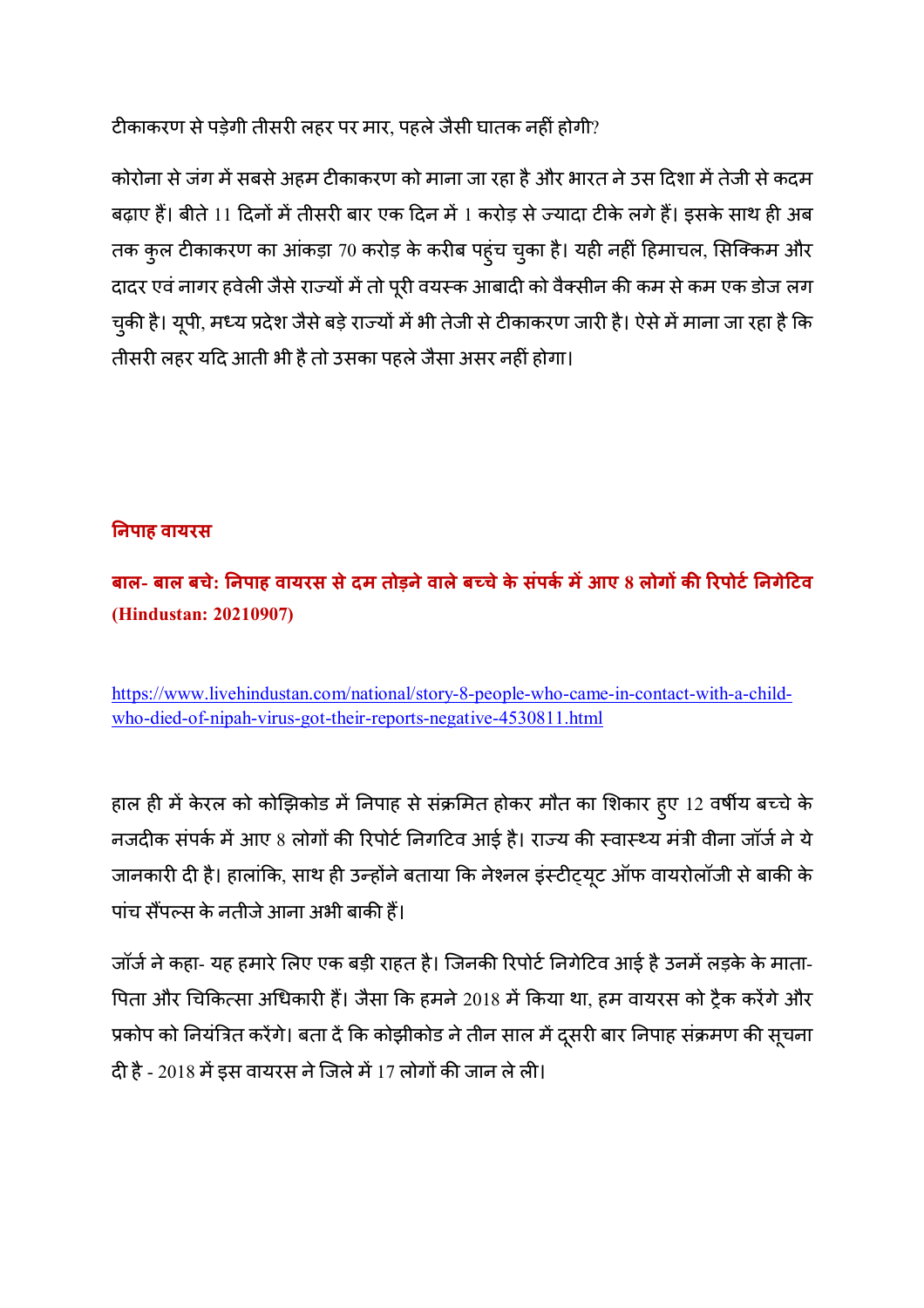मंत्री ने कहा कि स्वास्थ्य विभाग वायरस से मरने वाले लड़के के सभी 251 संपर्कों पर नजर रख रहा है। उनमें से 54 हाई रिस्क की कैटेगरी में हैं। सरकार ने नए खतरे को देखते हुए कोझीकोड और इसके बाहरी इलाके में चल रहे कोविड-19 टीकाकरण अभियान को भी स्थगित कर दिया था।

उन्होंने कहा "संक्रमण के स्रोत का पता लगाने के प्रयास जारी हैं। विशेषज्ञों ने लड़के के घर से आधा खाया हुआ रामबूटन फल बरामद किया है। उन्हें घर के पास एक फ्रूट बैट का आवास भी मिला है'। भोपाल से राष्ट्रीय उच्च सुरक्षा पशु रोग प्रयोगशाला संस्थान की एक टीम जल्द ही शहर में होगी। फलों के चमगादड़ को वायरस का मुख्य वाहक और भंडार माना जाता है।"

### **!नपाह वायरस के कहर सेके रल सरकार सतक', आज सेघर-घर जाकर होगी जांच; कना'टक मभी** अलर्ट जारी (Dainik Jagran: 20210907)

https://www.jagran.com/news/national-kerala-government-alert-from-the-havoc-of-nipahvirus-door-to-door-surveillance-will-be-done-from-today-21998476.html?itm\_source=website&itm\_medium=homepage&itm\_campaign=p1\_compone nt

निपाह वायरस जानवरों के जरिए इंसानों में बड़ी तेजी से फैलता है। यह एक वायरल संक्रमण है जिसका परिणाम काफी गंभीर हो सकता है। इससे बचने के लिए फिलहाल कोई इलाज देश में मौजूद नहीं है। ऐसे में इससे बचने के लिए सावधानी ही एकमात्र उपाय है।

तिरुअनंतपुरम, एएनआइ। कोरोना वायरस के बाद केरल निपाह वायरस के कहर से जूझ रहा है। इससे निपटने के लिए राज्य सरकार काफी सतर्क हो गई है। केरल की स्वास्थ्य मंत्री वीना जार्ज ने बताया कि आठ लोगों के 24 सैंपल टेस्टिंग के लिए पुणे स्थित नेशनल इंस्टीट्यूट आफ वायरोलाजी को भेजे गए हैं। उन्होंने बताया कि अब और सैंपलों की जांच की जा रही है। उन्होंने कहा कि हमने फील्ड सर्विलांस शुरू कर दिया है और आज से कंटेनमेंट जोन में घर-घर जाकर लोगों की जांच की जाएगी। बता दें कि कोझिकोड में पिछले दिनों निपाह वायरस के कारण एक 12 वर्षीय बच्चे की मौत हो गई थी, जिसके बाद राज्य सरकार काफी सतर्क हो गई है।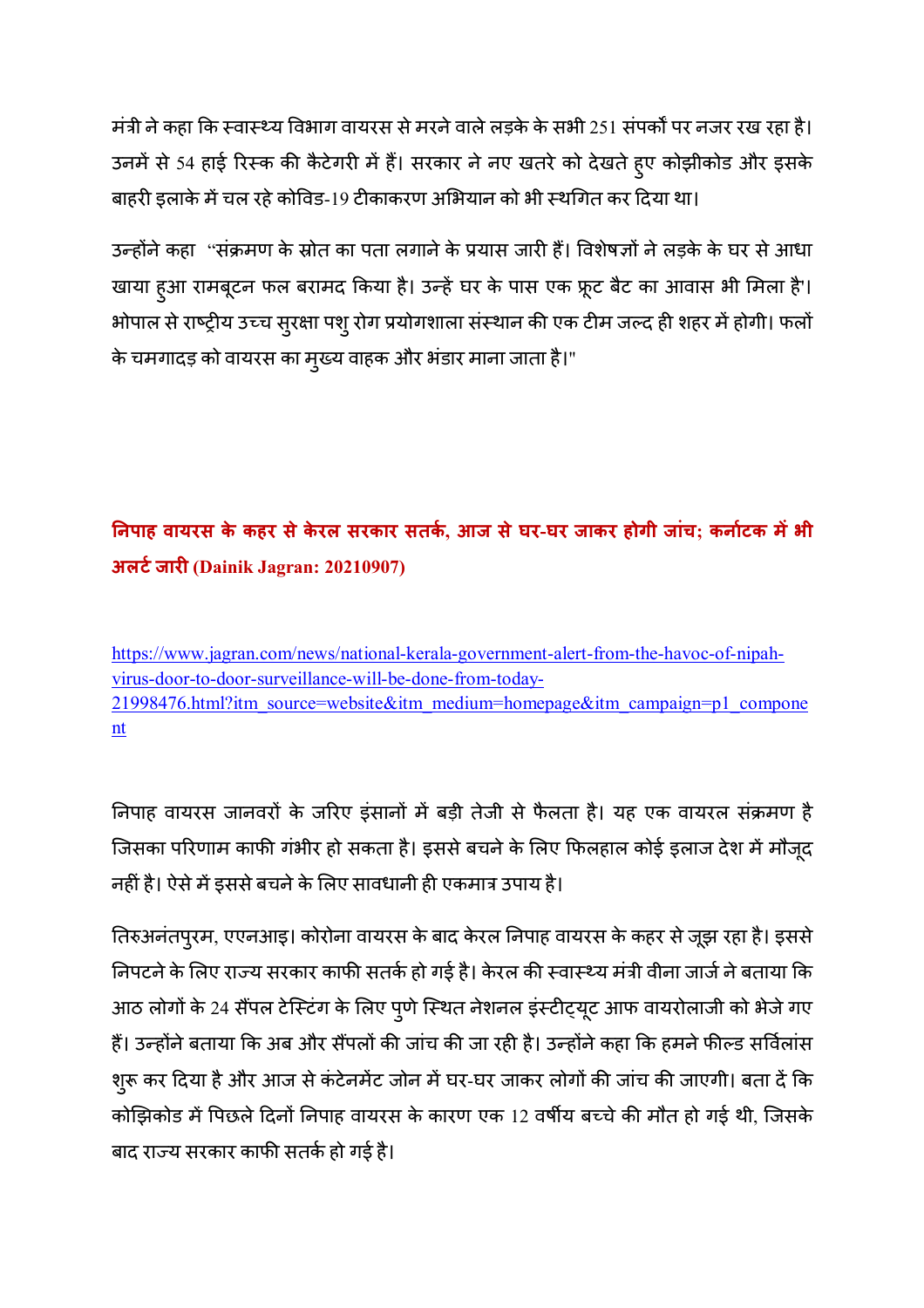#### कर्नाटक के दक्षिण कन्नड में भी अलर्ट जारी

केरल में निपाह वायरस के कहर को देखते हुए कर्नाटक के दक्षिण कन्नड़ जिले में भी अलर्ट जारी कर दिया गया है। जिले के डिप्टी कमीश्नर केवी राजेंद्र ने अलर्ट जारी करते हुए लोगों से सावधानी बरतने को कहा है और स्वास्थ्य विभाग से एहतियाती उपाय करने के निर्देश दिए हैं। उन्होंने कहा कि दक्षिण कन्नड़ की सीमा केरल से लगती है और यहां से काफी लोग नौकरी और शिक्षा के लिए आते हैं।

#### सावधानी ही बचाव

बता दें कि निपाह वायरस जानवरों के जरिए इंसानों में बड़ी तेजी से फैलता है। यह एक वायरल संक्रमण है जिसका परिणाम काफी गंभीर हो सकता है। इससे बचने के लिए फिलहाल कोई इलाज देश में मौजूद नहीं है। ऐसे में इससे बचने के लिए सावधानी ही एकमात्र उपाय है। इसकी वैक्सीन बनाने के लिए दुनियाभर के वैज्ञानिक कड़ी मेहनत कर रहे हैं।

#### **Day after Kerala Nipah death: 251 contacts isolated, 11 with symptoms (The Indian Express: 20210907)**

https://indianexpress.com/article/india/day-after-kerala-nipah-death-251-contacts-isolated-11 with-symptoms-7493129/

The government has sounded an alert in Kozhikode and nearby districts of Malappuram and Kannur. Health Minister Veena George said to ensure that none of the boy's contacts is left out, a door-to-door survey will be conducted in the area which has been declared a containment zone.

A day after a 12-year-old boy in Kozhikode succumbed to Nipah virus disease, 251 persons in the victim's contact list have been isolated and a habitat of fruit bats — considered a reservoir of the zoonotic virus — has been found in the victim's locality. The source of infection remains unclear.

The government has sounded an alert in Kozhikode and nearby districts of Malappuram and Kannur. Health Minister Veena George said to ensure that none of the boy's contacts is left out, a door-to-door survey will be conducted in the area which has been declared a containment zone.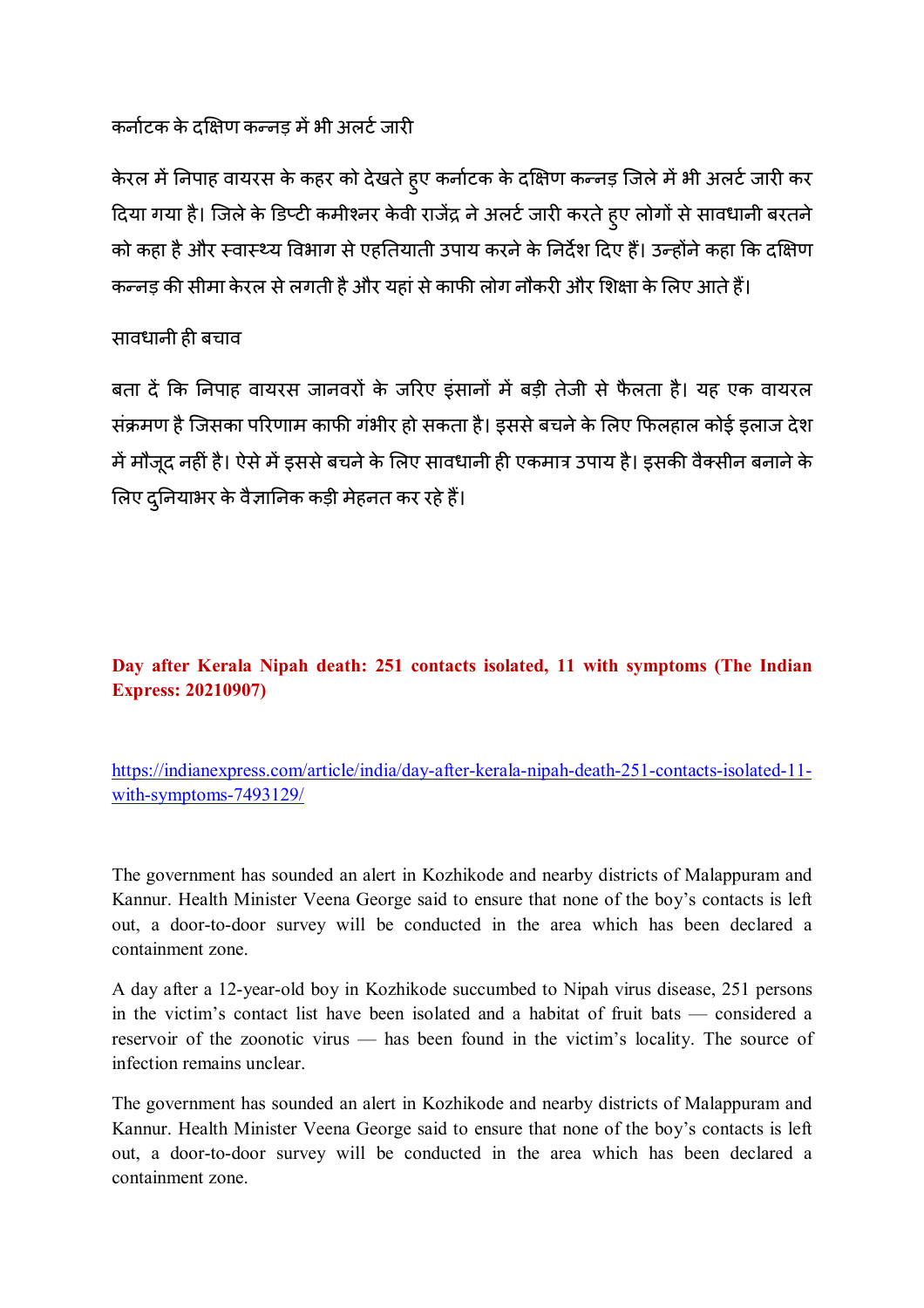After a review meeting, the health minister told the media in Kozhikode that of the 251 persons quarantined, 11 have developed symptoms of the infection. "However, all of them, including those who had exhibited symptoms from Sunday, are stable. Results of the samples of eight persons are awaited from NIV-Pune. Of the 251 persons… 129 are health workers… among the 54 persons in the category of high risk, 30 are health workers,'' said the minister.

A team of the state animal husbandry department collected samples of fruit bats from the victim's village Chathamangalam. "The family of the victim had stated about the frequent presence of fruit bats at their property, where there are rambutan trees. Samples of half-eaten rambutan fruits, which could be either bitten by bats or pecked by birds, were collected. Besides, a habitat of fruit bats has been spotted at the other side of a river near the victim's house. Blood samples and throat swabs were taken from sheep reared by the victim's family. Team of experts from NIV-Bhopal would soon visit the location to collect the samples of bats for analysis,'' said the minister.

The minister said teams of trained personnel will carry out a door-to-door survey, each assigned 25 houses.

Veena George said that facilities for point-of-care (TrueNat) and RT PCR tests would be arranged at Kozhikode government medical college, with the help of experts from NIV-Pune. The facility is expected to become operational on Tuesday. However, samples would continue to be sent to NIV-Pune for final confirmation, she said.

#### **Nipah, a highly pathogenic paramyxovirus (The Hindu: 20210907)**

https://www.thehindu.com/sci-tech/health/explained-nipah-a-highly-pathogenicparamyxovirus-and-handling-it-requires-the-highest-grade-facilities/article36318910.ece

The virus takes from 6-21 days to incubate and manifest as disease

The natural reservoir for the virus are large fruit bats of Pteropus genus. From here, it may pass on to pigs who may be infected after eating fruits that are bitten on by infected bats.

STORY SO FAR: Kerala has reported a fatality from a case of infection by the Nipah virus in the northern district of Kozhikode bringing back memories of the chaos in May-June 2018 when the same district reported 18 confirmed cases of which there were 17 laboratoryconfirmed deaths. It's the high mortality associated with the virus that triggered panic across the State and the country and when it was controlled the State's healthcare surveillance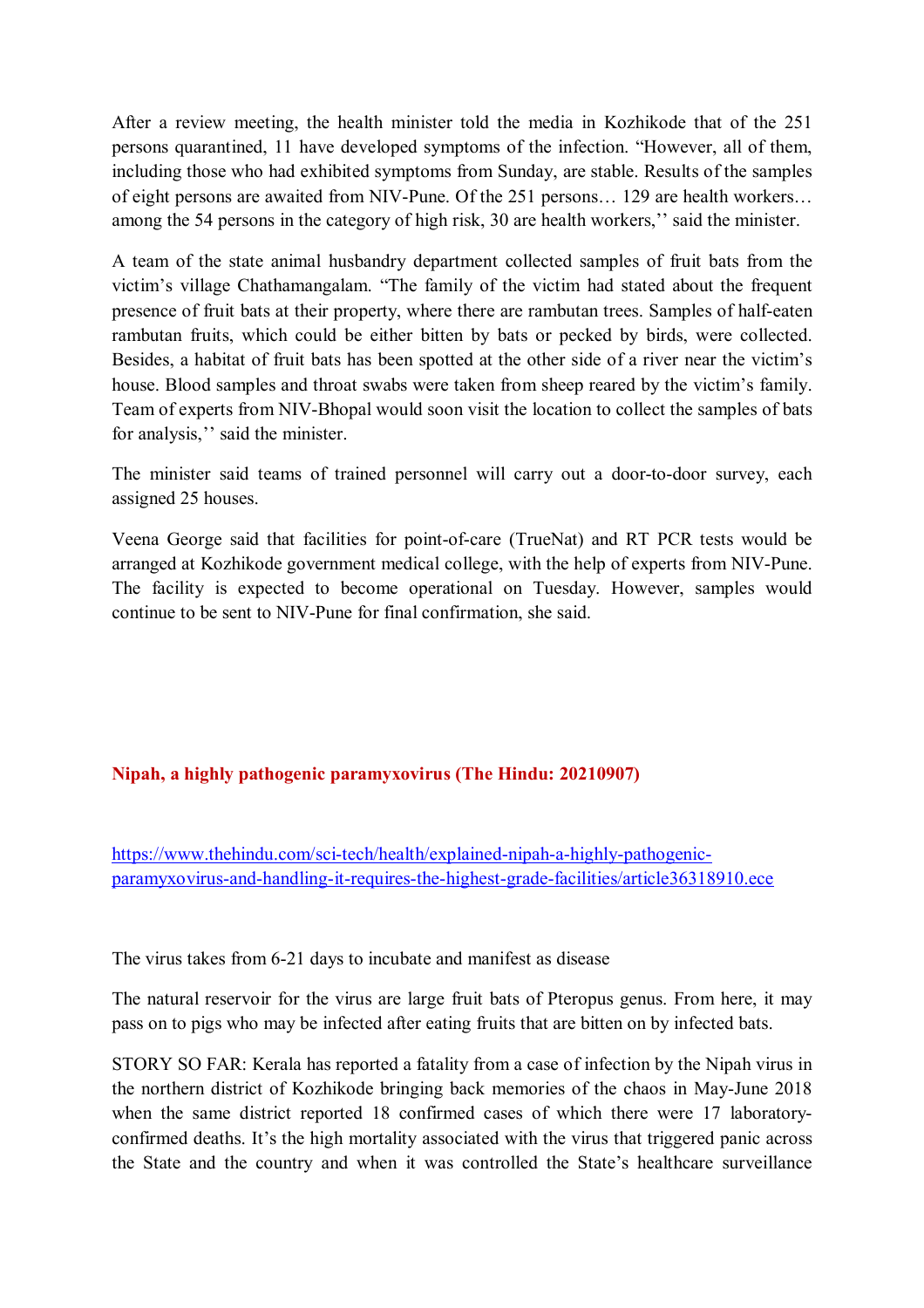system came in for praise though, as it turned out, it was only a test-run for the pandemic of 2020.

What do we know about Nipah virus outbreaks?

The human Nipah virus, as it is called, is classified as an "emerging zoonotic disease", meaning that it can transfer to people after being incubated in other species. It was first recognised in a large outbreak of 276 cases in Malaysia and Singapore from September 1998- 1999.

Prior to the Kerala outbreak of 2018, there have been several Nipah virus outbreaks in Bangladesh with spillovers into India particularly in 2001 and 2007 at Siliguri and Nadia in West Bengal. During the outbreak in Siliguri, 33 health workers and hospital visitors became ill after exposure to patients hospitalised with Nipah virus illness. At least 70 people died in the outbreaks in these two districts. In the 2018 outbreak in Kerala, four from the family of the first person confirmed with the infection succumbed to the viral disease.

How does the Nipah virus originate and spread?

Nipah virus (NiV) is classified as a "highly pathogenic paramyxovirus" and handling the virus requires the highest grade of facilities called BS-4. The natural reservoir for the virus are large fruit bats of Pteropus genus. From here the virus may pass on to pigs who may be infected after eating fruits that are bitten on by infected bats.

The initial outbreaks were reported among pig breeders whereas in Bangladesh the virus was suspected to have jumped to humans who directly consumed fruits that may have been contaminated by bat saliva or urine. The virus takes from 6-21 days to incubate and manifest as disease.

Drinking of raw date palm sap contaminated with NiV and close physical contact with Nipahinfected patients are believed to be the two main modes of spread. The person-to person transmission may occur from close physical contact, especially by contact with body fluids.

Unlike in the case of the novel coronavirus which is more airborne and can spread among great distances, the Nipah virus isn't a very efficient spreader. Contact with body fluids and an infected person's respiratory droplets, that aren't expected to travel very far, are said to be the main sources of spread which explains why close family members in a house are said to be at highest risk along with the infection spreading in hospital settings between patients.

What are the symptoms of the disease and how is it diagnosed?

Fever, delirium, severe weakness, headache, respiratory distress, cough, vomiting, muscle pain, convulsion, diarrhoea are the main associated symptoms. In infected people, Nipah virus causes severe illness characterised by inflammation of the brain (encephalitis) or respiratory diseases which is why it is associated with a high fatality rate. Because of the lethality of the virus, very few labs such as the Pune-based National Institute of Virology are equipped to confirm it by isolating the virus.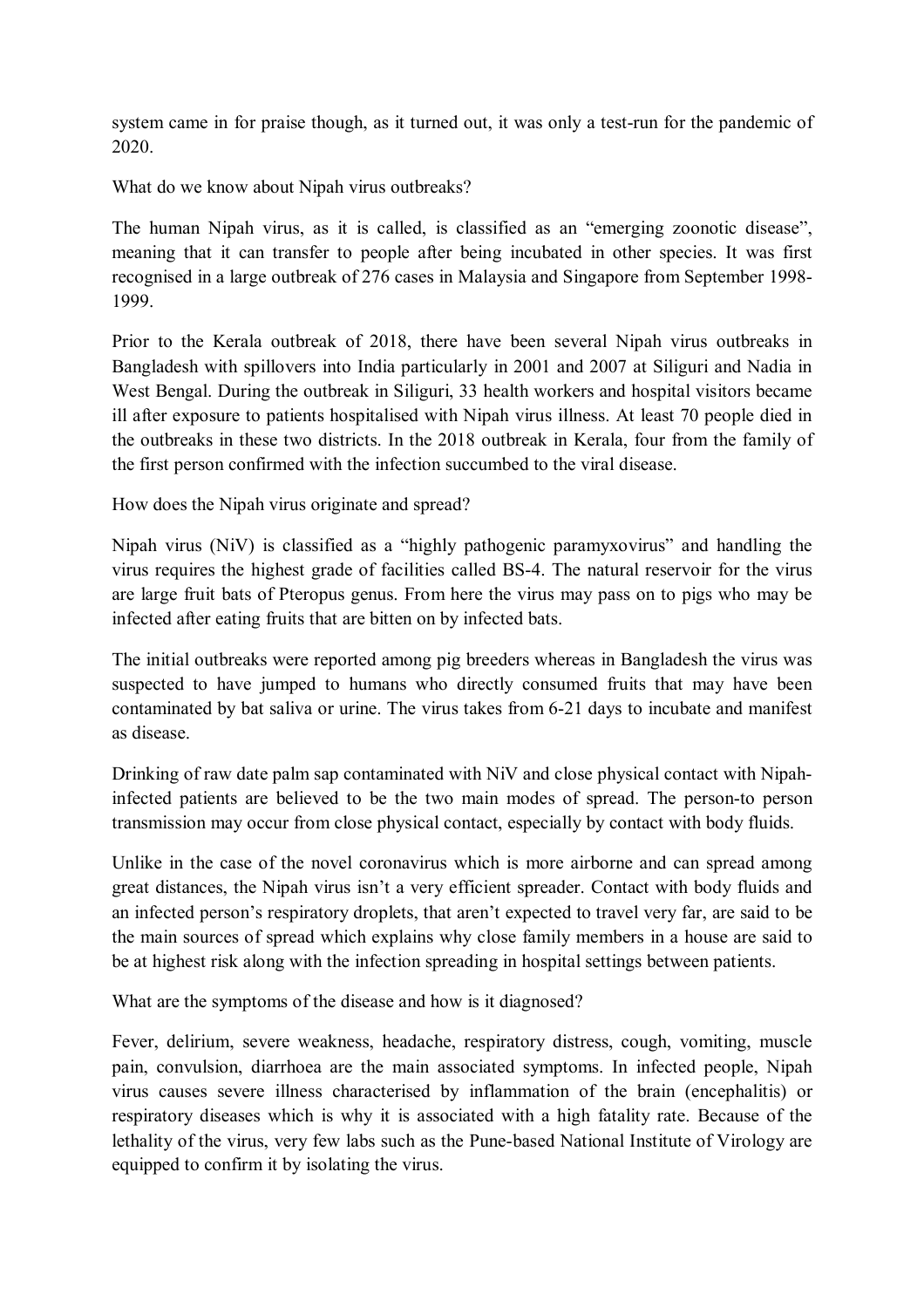Antibody tests that detect the presence of antibodies in the serum of cerebrospinal fluid can be used to detect infection or the RNA of the virus can be detected from respiratory secretions, urine or cerebrospinal fluid.

What treatment exists?

Currently there is no known treatment or vaccine available for either people or animals. Ribavirin, an antiviral may have a role in reducing mortality among patients with encephalitis caused by Nipah virus disease, according to a fact sheet by the National Centre for Disease Control.

The thrust of treatment relies on managing symptoms.

There are, however, immunotherapeutic treatments (monoclonal antibody therapies) that are currently under development and evaluation for treatment of NiV infections. One such monoclonal antibody, m102.4, has completed phase 1 clinical trials and has been used on a compassionate use basis. In addition, the antiviral treatment remdesivir has been effective in nonhuman primates when given as post-exposure prophylaxis, according to the U.S. Centres for Disease Control. There are no approved vaccines or even test-vaccines as part of human trials for the virus.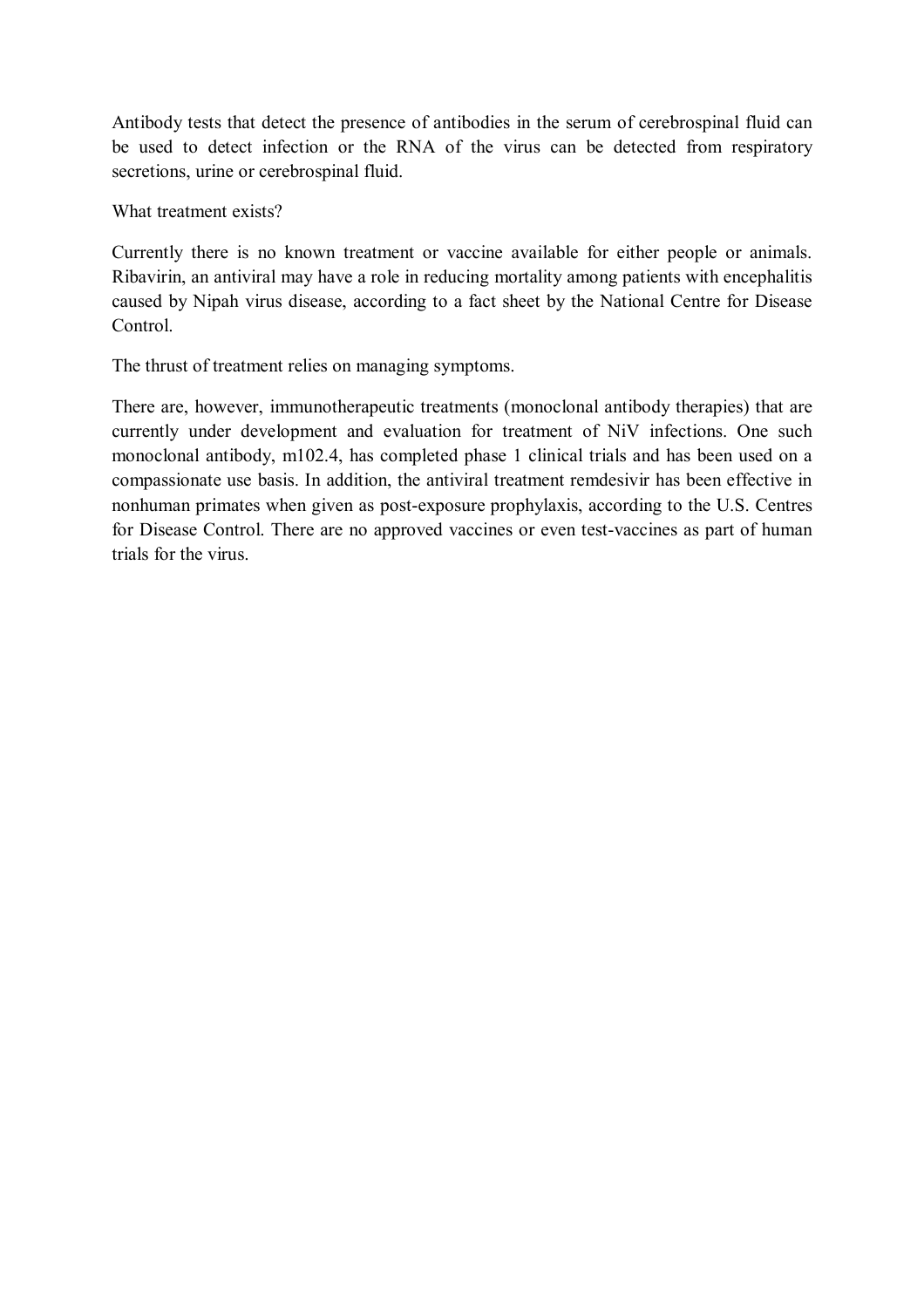https://epaper.livehindustan.com/imageview\_1031451\_105109232\_4\_1\_07-09- 2021\_3\_i\_1\_sf.html

# अध्ययन:फाइजर टीके का असर छह माह में कम हुआ

## तीसरी बार एक करोड को टीका

केंद्रीय स्वास्थ्य मंत्रालय के अनुसार, देश में सोमवार को 11 दिनों में तीसरी बार एक करोड से अधिक को टीका लगाया गया। अब तक 69.68 करोड को टीका लग चुका है ।  $\rightarrow$  पेज 15

कहा जाता है ताकि सार्स-सीओवी-2 वायरस के खिलाफ शरीर की सुरक्षा को मापा जा सके जिससे कोविड-19 होता है। केस वेस्टर्न रिजर्व युनिवर्सिटी के प्रोफेसर डेविड कैनेडे ने कहा कि शोध के नतीजे सीडीसी की बूस्टर खुराक लेने की सिफारिश का समर्थन करते हैं।

वाशिंगटन | एजेंसी

फाइजर टीके की खराक लेने के बाद ही छह महीने में इसका असर कम होने लगता है। एक अध्ययन में पाया गया कि खराक लेने के छह महीने बाद ही लोगों में 80 फीसदी कम एंटीबॉडी पाई गईं। अमेरिका के केस वेस्टर्न रिजर्व युनिवर्सिटी और ब्राउन युनिवर्सिटी के अध्ययन में नर्सिंग होम के 120 निवासियों और 92 स्वास्थ्य देखभाल कर्मचारियों के खून के नमूनों का परीक्षण किया गया। अध्ययनकर्ताओं ने विशेष रूप से ह्युमोरलर इम्युनिटी को देखा जिसे एंटीबॉडी-मध्यस्थता प्रतिरक्षा भी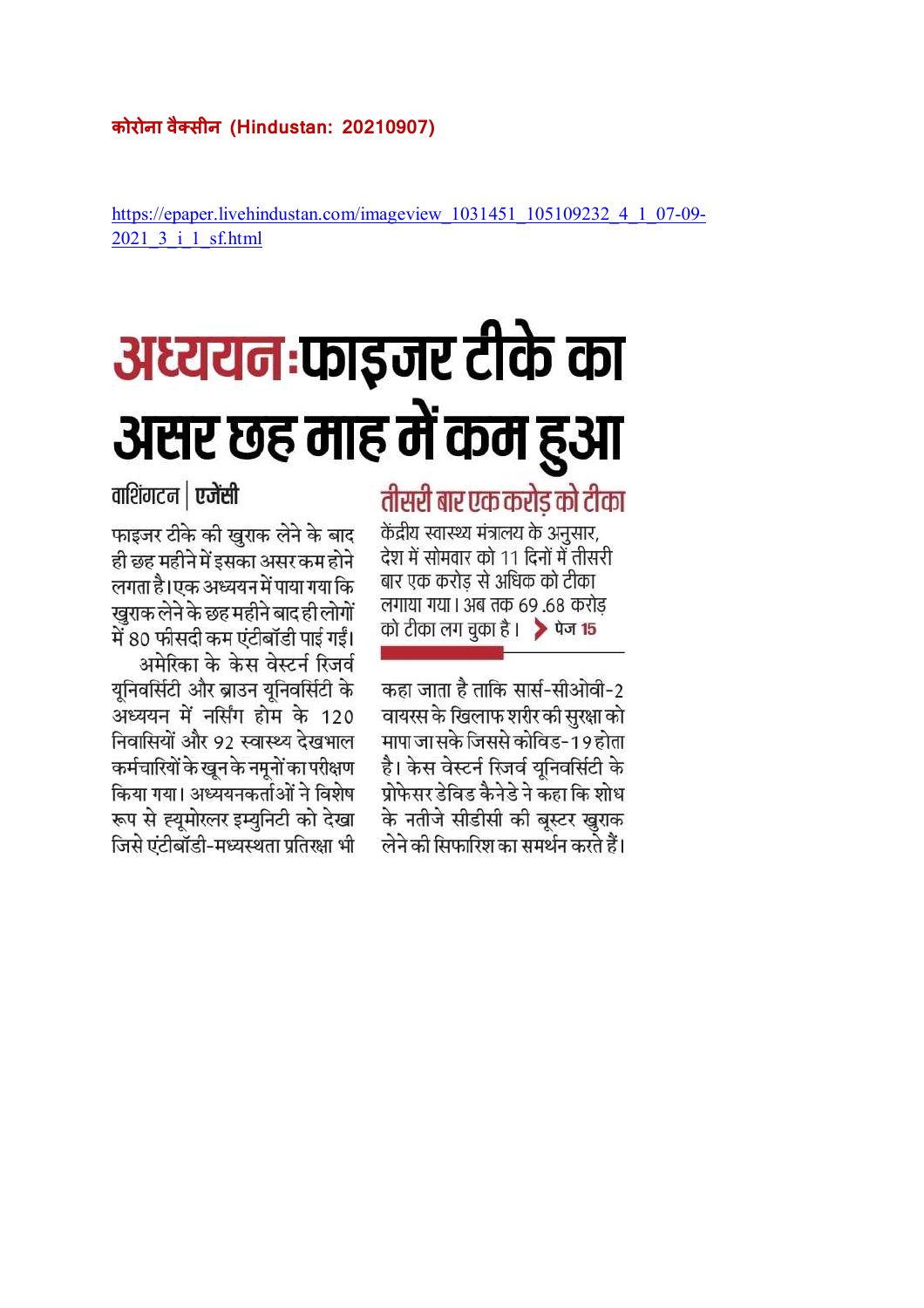#### **हाई ?लड शगर ु**

**सावधान: कह ंआपको भी तो नह ंहैहाई ?लड शगर ु क) समCया? इन अंग पर पड़ सकता हैबुरा असर (Amar Ujala: 20210907)** 

https://www.amarujala.com/photo-gallery/lifestyle/fitness/high-blood-sugar-levels-maydamage-many-parts-of-body?pageId=5

मधुमेह दुनियाभर में तेजी से बढ़ती स्वास्थ्य समस्याओं में से एक है। आंकड़ों पर नजर डालें तो भारत में 77 मिलियन (7.7 करोड़) से अधिक लोग इस गंभीर रोग के शिकार हैं। शोधकर्ताओं का अनुमान है कि साल 2045 तक यह आंकड़ा बढ़कर 134 मिलियन (13.4 करोड़) से अधिक का हो सकता है। स्वास्थ्य विशेषज्ञों के मुताबिक मधुमेह की समस्या लोगों में मुख्यरूप से दो प्रकार की होती है- टाइप-1 डायबिटीज और टाइप-2 डायबिटीज। हाल के वर्षों में गर्भकालीन डायबिटीज की समस्या भी काफी तेजी से बढ़ती हुई देखी गई है। ब्लड शुगर की इस गंभीर समस्या से बचाव के लिए लोग तमाम प्रकार के उपाय और दवाइयों का प्रयोग करते हैं, हालांकि यह समस्या आमतौर पर पूरी तरह से ठीक नहीं हो पाती है।

स्वास्थ्य विशेषज्ञों की मानें तो डायबिटीज एक गंभीर स्वास्थ्य की समस्या होने के साथ शरीर के कई अन्य अंगों के लिए गंभीर क्षति का कारण भी बन सकती है। असामान्य रूप से ब्लड शुगर की मात्रा बढ़ जाने की समस्या को हाइपरग्लेसेमिया के रूप में जाना जाता है, यह स्थिति शरीर के लिए बेहद गंभीर हो सकती है। हाइपरग्लेसेमिया कई अंगों को क्षति पहुंचा सकती है, आइए आगे की स्लाइडों में इस बारे में विस्तार से जानते हैं।

```
आंखों की हो सकती है परेशानी
```
हाइपरग्लेसेमिया की स्थिति वाले लोगों में दृष्टि से संबंधी विकार होने का खतरा सबसे अधिक होता है। रक्त शर्करा का स्तर असामान्य रूप से बढ़ जाने पर रोगियों को धुंधली दृष्टि, मोतियाबिंद, ग्लूकोमा और आंखों से संबंधित अन्य समस्याएं हो सकती हैं। इन परेशानियों से बचे रहने के लिए डायबिटीज के रोगियों को संतुलित और पौष्टिक आहार के साथ नियमित रूप से व्यायाम करने की सलाह दी जाती है।

डायबिटिक फुट की समस्या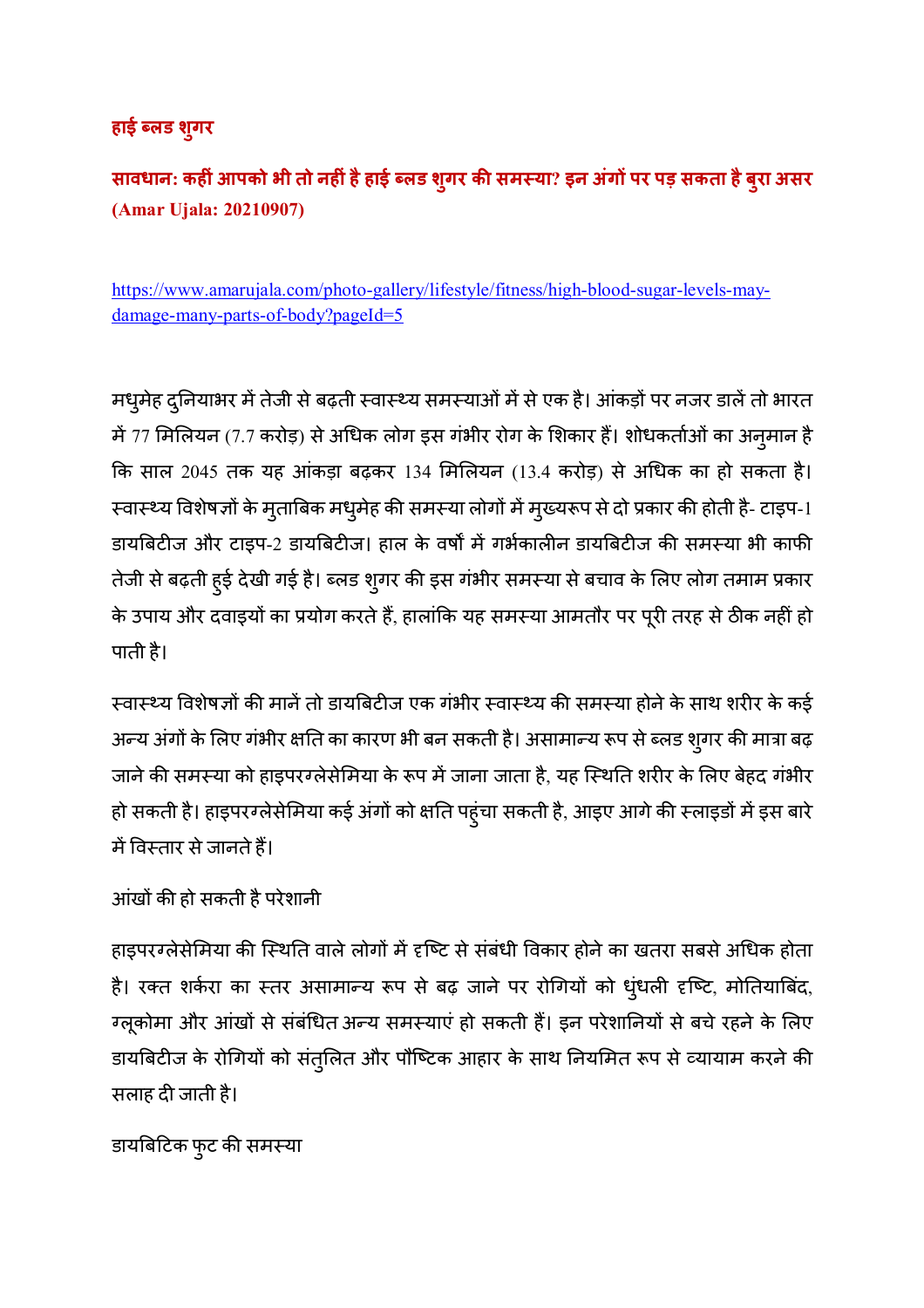मधुमेह के रोगियों में ब्लड शुगर की बढ़ी हुई मात्रा पैर से संबंधित जटिलताओं को बढ़ा सकती है। सामान्य तौर पर रोगियों को डायबिटिक फुट की समस्या हो सकती है। इस स्थिति में पैर की उंगलियों में कालापन और घाव हो सकता है। अनुपचारित रहने की स्थिति में यह समस्या बढ़ते हुए पूरे पैर में फैल सकती है। इस स्थिति में रोगियों को ब्लड शुगर के स्तर को नियंत्रित रखने के प्रयास करने चाहिए।

#### घावों का जल्दी न ठीक होना

मधुमेह के रोगियों में घावों के समय पर ठीक न होने की समस्या सबसे आम रहती है, हाइपरग्लेसेमिया की स्थिति में जटिलताएं और अधिक हो सकती हैं। स्वास्थ्य विशेषज्ञों के मुताबिक हाइपरग्लेसेमिया, प्रतिरक्षा प्रणाली को भी प्रभावित करती है, जिसके कारण घावों को ठीक करने के लिए शरीर की प्रतिक्रिया धीमी हो जाती है। ब्लड शुगर की स्थिति बहुत अधिक बढ़ जाने पर घावों को ठीक होने में कई बार महीनों लग सकते हैं।

#### संक्रमण का बढ़ जाता है खतरा

हाइपरग्लेसेमिया की स्थिति के कारण रोगियों में संक्रमण होने का खतरा अन्य लोगों के मुकाबले काफी अधिक हो जाता है। ऐसे रोगियों में पेशाब के संक्रमण का खतरा अधिक होता है जो किडनी की गंभीर समस्याओं का कारण बन सकता है। हाइपरग्लेसेमिया के कारण होने वाले संक्रमणों के परिणामस्वरूप शरीर में एक स्ट्रेस रिस्पांस हो सकती है जिसके कारण कोर्टिसोल और एड्रेनालाईन हार्मोन स्राव बढ़ जाता है। यह हार्मोन इंसुलिन रेजिस्टेंस होते हैं जिसके कारण शरीर में ग्लूकोज का स्तर बढ़ जाता है। हाइपरग्लेसेमिया के कारण कोरोना का खतरा भी बढ़ जाता है।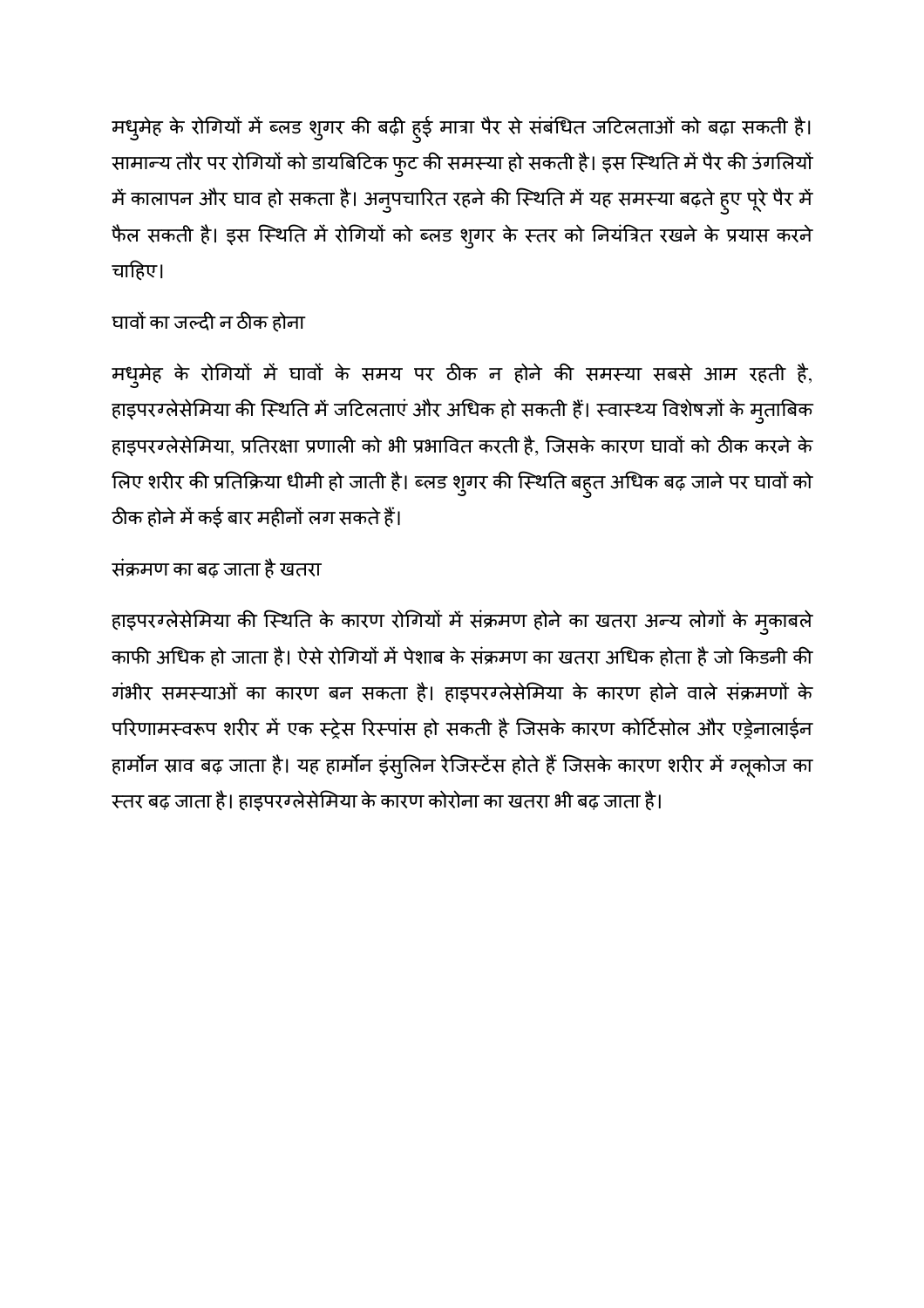#### **HIV Vaccine**

#### **Explained: Why Moderna's mRNA candidate brings new hope for an HIV vaccine (The Indian Express: 20210907)**

https://indianexpress.com/article/explained/why-modernas-mrna-candidate-brings-new-hopefor-an-hiv-vaccine-7493063/

The US pharmaceutical and biotech company Moderna, which rolled out the world's first Covid-19 vaccine, recently announced human trials for two HIV vaccines.

Forty years since the HIV global epidemic began, new hope has arisen in the hunt for the sofar-elusive vaccine. The US pharmaceutical and biotech company Moderna, which rolled out the world's first Covid-19 vaccine, recently announced human trials for two HIV vaccines. These are based on the same platform — mRNA — as Moderna's Covid vaccine.

The human trials

Moderna will be trialling two versions of its vaccine candidate. This is the first mRNA vaccine against HIV to be trialled in humans. According to the US National Institutes of Health's (NIH) clinical trials registry, 56 HIV-negative people between the ages of 18-50 have been recruited in the phase-1 trial.

There will be four groups in the first phase, with two receiving a mix of the mRNA vaccine versions and two receiving one or the other. The trial is not blind: Participants will know which group they are in.

The two mRNA vaccines will eventually be used alongside another vaccine, developed by the International AIDS Vaccine Initiative (IAVI) and Scripps Research.

The hypothesis is that the two Moderna vaccines have the potential to prime a specific type of B-Cell to produce effective neutralising antibodies, and the other vaccine will stimulate them to do so. The study sponsored by IAVI and others is expected to run until May 2023, with the first phase lasting around 10 months.

#### HIV burden

HIV has claimed 36.3 million lives so far, according to the World Health Organization (WHO). There were an estimated 37.7 million living with HIV at the end of 2020.

There is still no cure. However, with increasing access to effective prevention, diagnosis and care, including for opportunistic infections, HIV infection has become a manageable chronic health condition in recent years.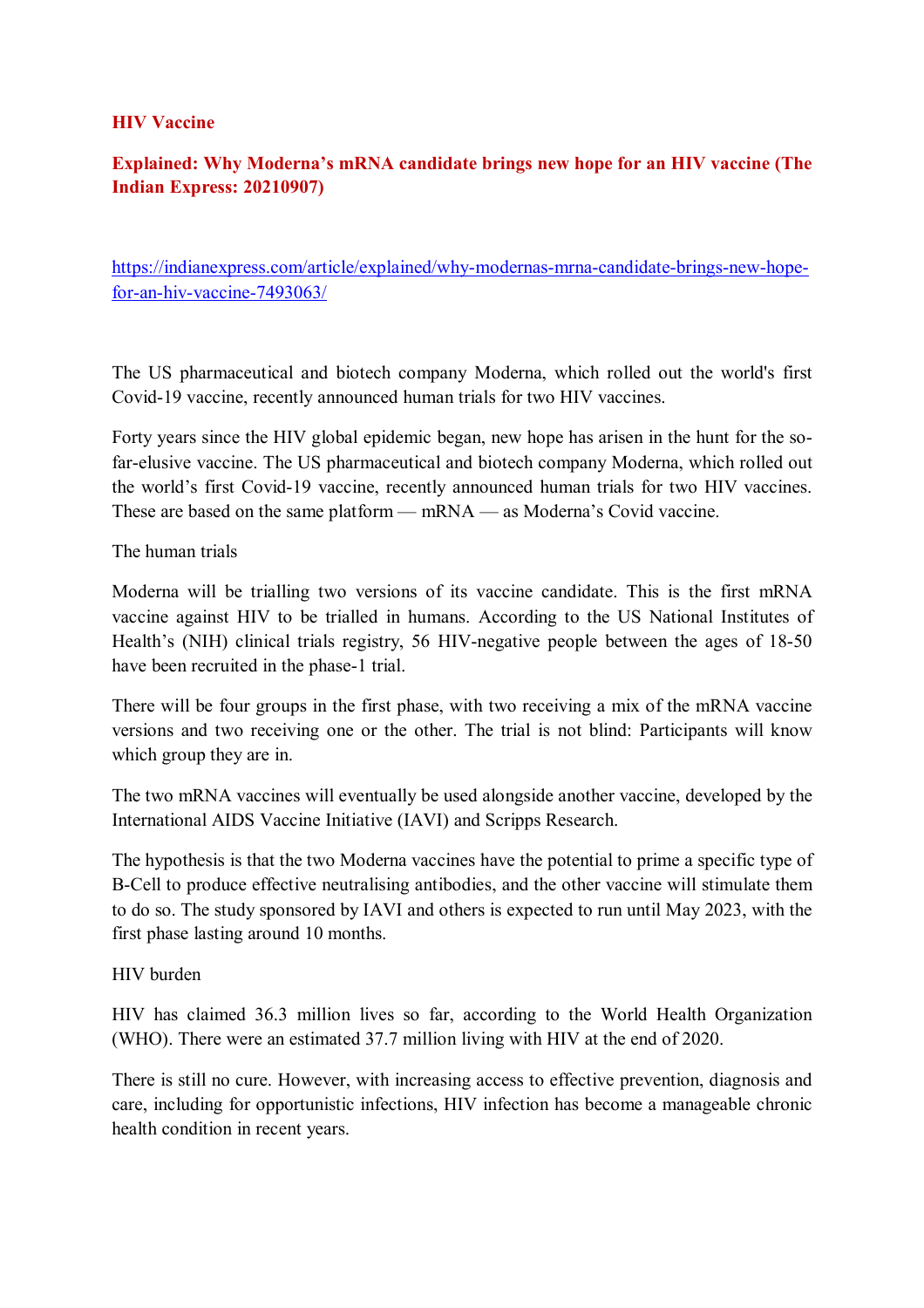According to the National AIDS Control Organization's India HIV Estimation 2019 report, there were an estimated 23.48 lakh people living with HIV in 2019. Overall, the estimated adult (15-49) HIV prevalence trend has been declining in India since the peak in 2000, and has been stabilising in recent years.

#### The elusive vaccine

HIV tends to change its envelope so rapidly that it is difficult to provide any antibody cover. Additionally, the envelope proteins are covered by a sugar coating that affects generation of an immune response. said Dr R R Gangakhedkar, former director of National AIDS Research Institute, and former Head, Division of the Epidemiology and Communicable Diseases division of Indian Council of Medical Research (ICMR).

"An anti-HIV vaccine has been a challenge given the fact that it is a fast replicating virus and tends to mutate rapidly… Escape mutants are generated rapidly due to the high replication rate of HIV," said Gangakhedkar, who is also a C G Pandit national chair, ICMR.

Even when antibodies are made, by the time they are produced, the virus rapidly evolves and the antibodies do not neutralise the virus. This rapid mutation allows the virus to escape the antibody response, said leading vaccine scientist Dr Gagandeep Kang. For example, the virus sequences of an untreated individual with HIV tested three months apart would show differences between the later and earlier viruses, she said.

Also in Explained |A new Nipah outbreak in Kerala, and how the lessons from Covid-19 might help in its containment

#### Previous attempts

Dr Kang said previously inactivated forms of the virus and adenovirus vector-based vaccines have been tried, but have not worked. A handful of HIV clinical trials were very carefully set up and conducted, but were halted either for futility when vaccines did not work, or in the case of adenovirus vectored vaccine where there was a signal that participants were more susceptible to HIV, instead of being protected, she said.

"The most important challenges in HIV vaccine development has been the inability to identify the exact correlates of immune response that need to be stimulated to protect against HIV and the enormous diversity potential of the virus. Inducing broadly neutralising antibodies against HIV envelope protein and CD8 T cell responses has been the major focus," said Dr Sanjay Pujari, infectious diseases consultant and expert member of the national Covid 19 task force.

#### mRNA: way forward

The Moderna trial is different as it allows one to use technology to design and develop a vaccine really fast, Dr Kang said. It is similar to the Covid-19 vaccine development work so that the body's cells can produce the virus's spike envelope to trigger an immune response.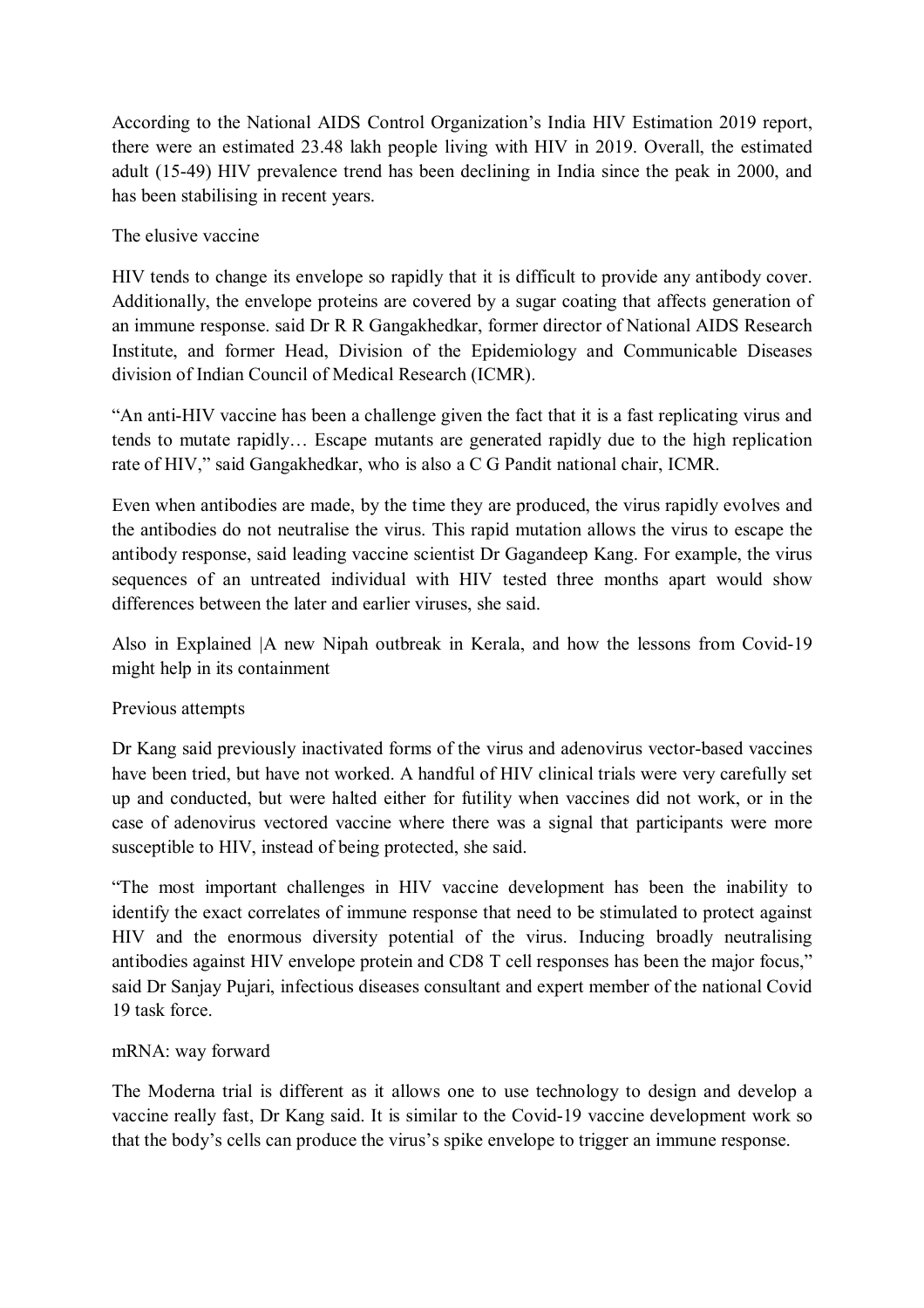In the HIV context, the mRNA platform has shown promising results in vitro and monkey studies, and it would be useful to test it in human clinical trials, Dr Pujari said. The hope is that this platform has the ability to tweak the RNA to address emerging variants and their potential to escape immune response. "Until now the major challenge for the development of mRNA vaccines was lack of efficient delivery technologies. This has been overcome successfully with Covid-19 mRNA vaccines," Dr Pujari said.

Preventive & therapeutic

Experts say two approaches can be considered for an HIV vaccine — a preventive and therapeutic one.

A preventive approach would have to check how many vaccinated people develop HIV postvaccination, or whether the vaccinated ones can resist infection. A therapeutic approach would result in an immune response that would attack the infected cells and prevent further replication, Dr Kang said.

Therapeutic vaccines have been tried without success to achieve a functional cure. It would be interesting to study the performance of the mRNA platform in this context, Dr Pujari said.

For a therapeutic vaccine to work, it has to stimulate cells to generate broadly neutralising antibodies, Dr Gangakhedkar said. "While antiretroviral therapy controls the infection, one has to take drugs lifelong and there are side effects. A curative modality with a therapeutic vaccine and medicine can cure HIV. However, this has to be tested over a period of time, to assess whether the immune response is sustained," Dr Gangakhedkar.

With HIV incidence having gone down, it reduces the risk of exposure to HIV. Moreover, use of other preventive measures adds to reduction in HIV incidence. These factors pose challenges in undertaking these trials and finding out whether or not the vaccine producing broadly neutralising antibodies actually prevents HIV infection, Dr Gangakhedkar said.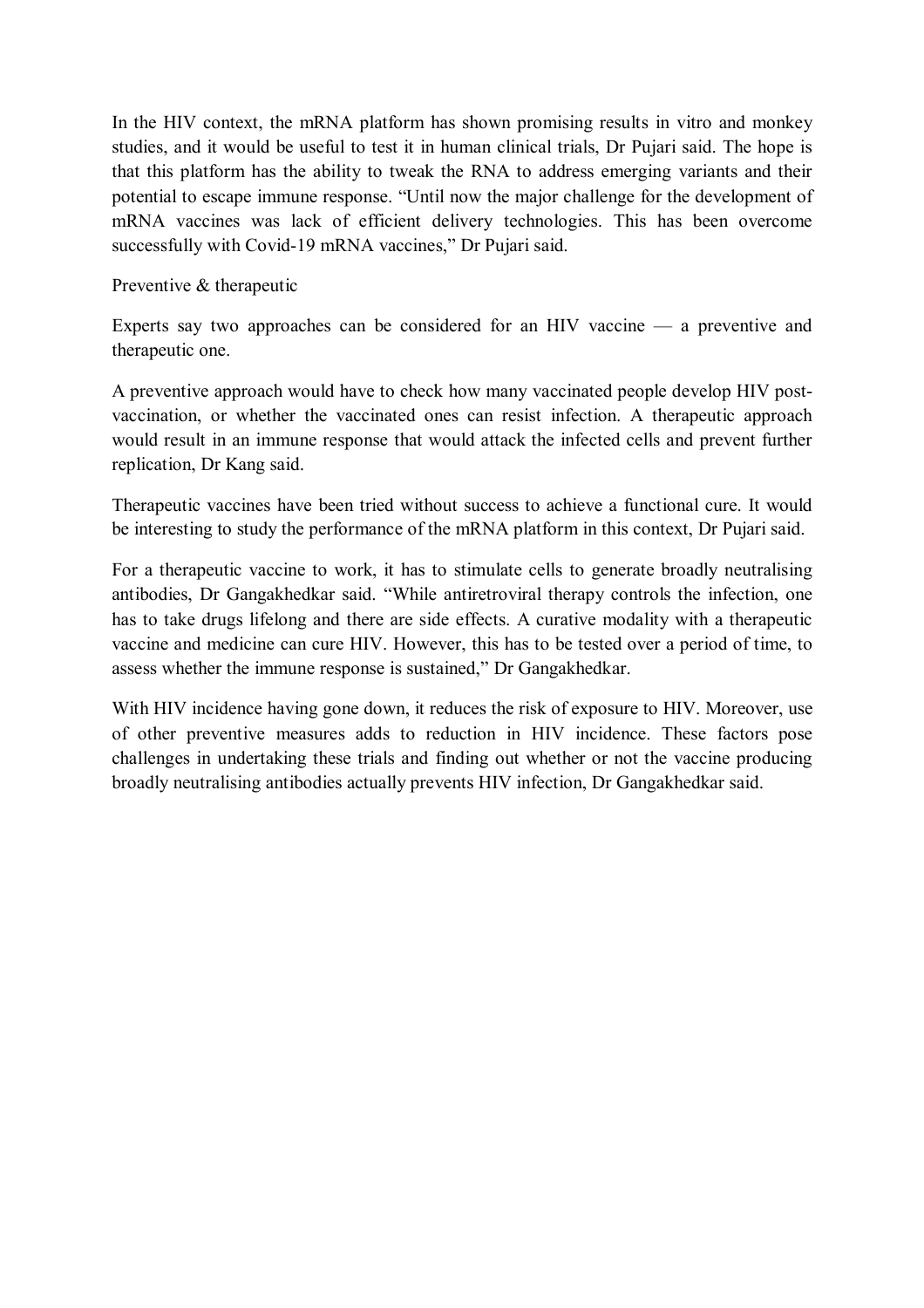#### **Prostate Cancer**

#### **Prostate Cancer Awareness Month: Seven tips to prevent the disease (The Indian Express: 20210907)**

https://indianexpress.com/article/lifestyle/health/prostate-cancer-awareness-month-seventips-to-prevent-the-disease-7491659/

Early detection of prostate cancer can increase the chances of recovery

Prostate Cancer Awareness Month, what is prostate cancer, prostate cancer prevention, prostate cancer and health, what is prostate, indian express newsVisit the doctor for a screening to detect early signs and symptoms. (Photo: Getty/Thinkstock)

September is considered to be Prostate Cancer Awareness Month. An important time, then, to remember to get tested. According to the Indian Medical Council of Research, prostate cancer is one of the most prevalent cancers among males.

Dr Shalabh Agrawal, urologist at CK Birla Hospital, Gurgaon says the prostate is part of the male reproductive organ which is in front of the rectum. Its function is to secrete a fluid that nourishes and protects the sperm.

"A lot of times, prostate cancer is ignored because the symptoms include difficulty in passing urine, burning sensation while urinating and increased frequency of urine. Patients do not take notice of these symptoms as they are a normal part of ageing," he says.

The doctor says it is important to follow some tips to prevent prostate cancer. Read on.

1. Consuming foods that have lycopene

Lycopene is an antioxidant found in foods that are red in colour. Tomatoes are rich in lycopene. Multiple studies show that lycopene prevents damage to DNA as it reduces the free radicals formation.

2. Staying active

Staying fit and in shape can reduce the risk of prostate cancer. Exercises like jogging, running, cycling and swimming are not only advantageous for physical fitness, but can also lower the risk of prostate cancer. Research has shown that physical activity can reverse and prevent the risk of cancer development.

3. Being sexually active

Few studies show a direct relationship between the frequency of ejaculation and prostate cancer. Men who ejaculate more have fewer chances of developing prostate cancer — 21 ejaculations per month were found to be enough to reduce the risk of prostate cancer in men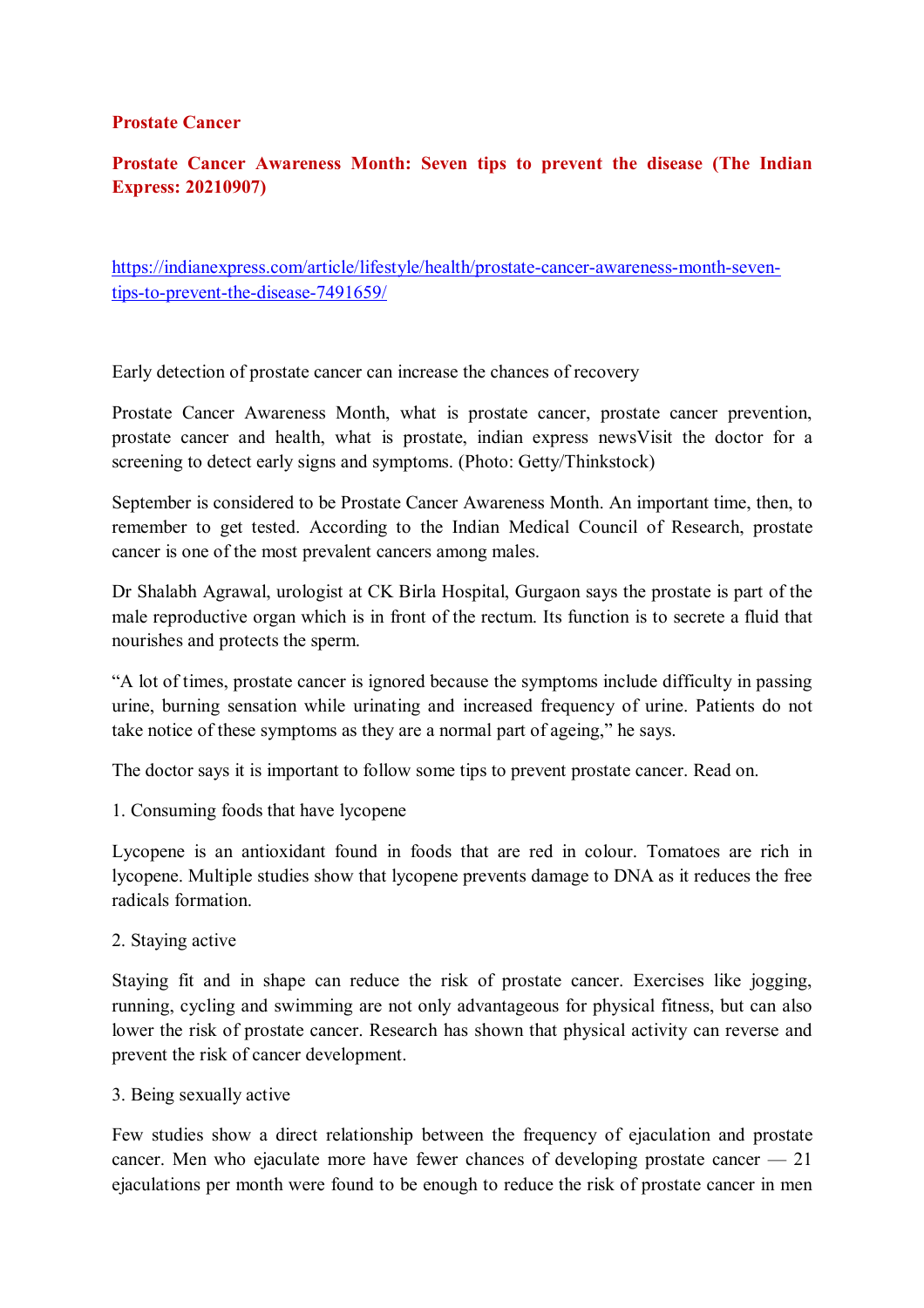aged 20-25. Semen accumulation can increase prostate cancer risk by disrupting prostate function.

Prostate Cancer Awareness Month, what is prostate cancer, prostate cancer prevention, prostate cancer and health, what is prostate, indian express news Prostate cancer's symptoms include difficulty in passing urine, burning sensation while urinating and increased frequency of urine. (Photo: Getty/Thinkstock)

4. Ensuring a healthy diet with optimal fats

Consuming foods rich in healthy fats like avocados, olive oil, almonds and walnuts are beneficial in the prevention of prostate cancer. Replacing animal fats with plant-based fats can give added benefits as animal proteins are linked with an increased risk of prostate cancer.

5. Eating food that contains Isoflavones

Isoflavones are found in foods like soybeans, peas, lentils and tofu. The prevalence of prostate cancer was found to be low in men of Asian origin as their intake for isoflavones is higher.

6. Avoiding smoking

Smoking is linked to recurrence of diseases. Patients who smoke frequently are more severely impacted than patients who don't smoke. A study suggests that people with prostate cancer who quit smoking lived almost a decade more than the people who smoke regularly.

7. Consulting a doctor

Early detection of prostate cancer can increase the chances of recovery. Visit the doctor for a screening to detect early signs and symptoms. Details like family history of cancer are also important. Besides these, difficulties in urination and bleeding while urination can be a sign to get yourself checked.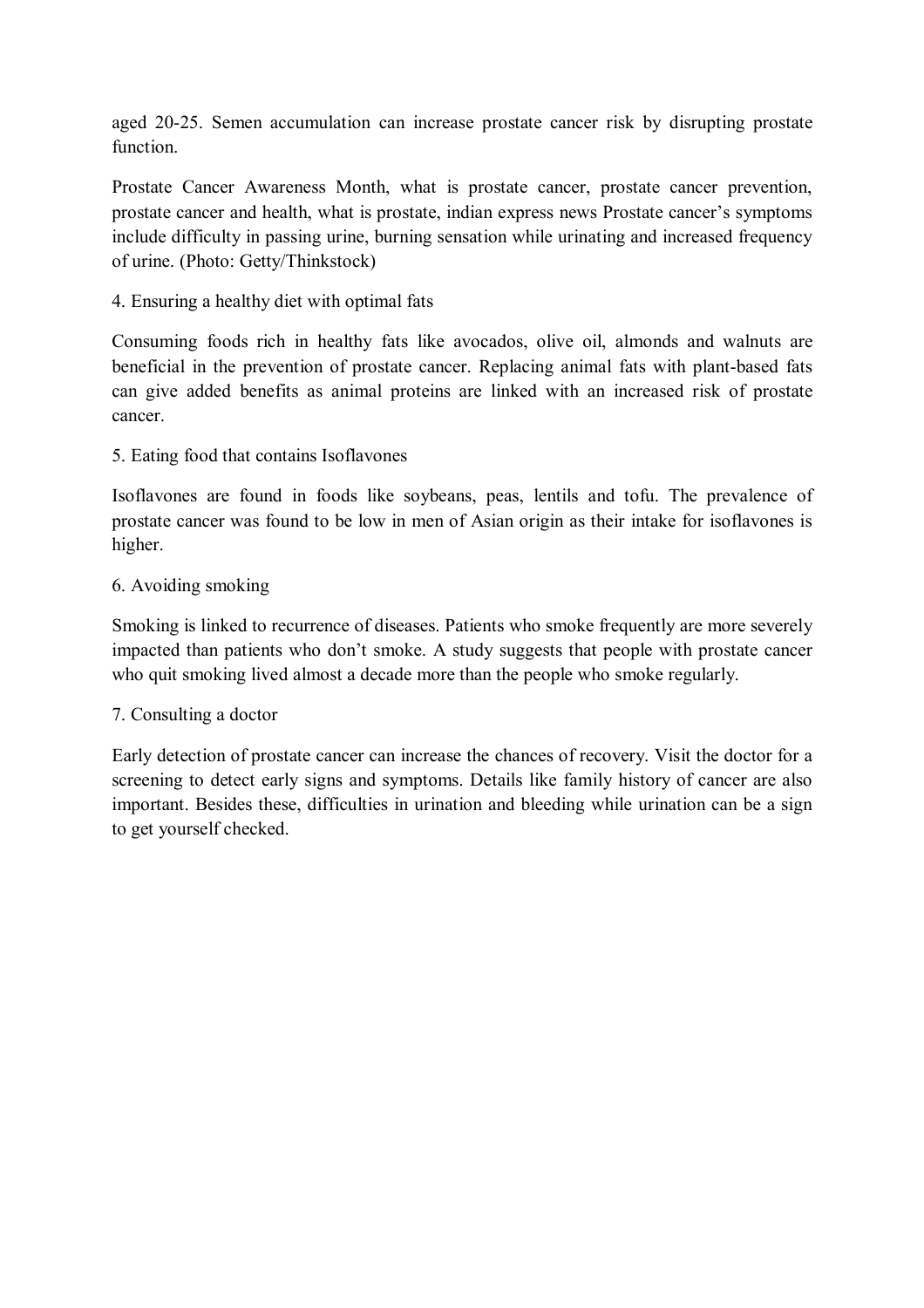#### **Urinary Tract Infection**

#### **How to prevent UTI among children during the monsoon season (The Indian Express: 20210907)**

https://indianexpress.com/article/parenting/health-fitness/how-to-prevent-uti-among-childrenduring-the-monsoon-season-7492418/

A UTI can very quickly become a kidney problem if not caught early and treated.

One of the infections that children get during this season is urinary tract infection. This is common due to the moisture present within the air and if privates are not taken care of.

The monsoon season can bring many other things with it apart from the rains and a pleasant breeze. It brings mosquitoes and tons of fungal and other infections alongside it. Children have to be protected against these infections before they turn dangerous in no time. The rapid change in weather from hot and dry to sultry can decrease the immunity of youngsters.

One of the infections that children get during this season is urinary tract infection. This is common due to the moisture present within the air and if privates are not taken care of one can get a tract infection. It has been known that children pass urine far more frequently than adults as they need a smaller bladder. A UTI can very quickly become a kidney problem if not caught early and treated.

Symptoms of Urinary Tract Infection (UTI):

- Blood in the urine
- Smelly urine
- A burning feeling while urinating.
- Very dark or cloudy urine
- Notice a rise in frequency to urinate.

Untreated UTI, which has spread to the kidney, can have these symptoms:

- Nausea and vomiting throughout the day.
- Pain in the lumbar
- Fever

Children might get a tract infection if they do not sanitise their privates properly after visiting the washroom. The unidentified UTI can very quickly spread to the kidneys. There are two sorts of tract infections, which are cystitis and pyelonephritis. It is called cystitis when it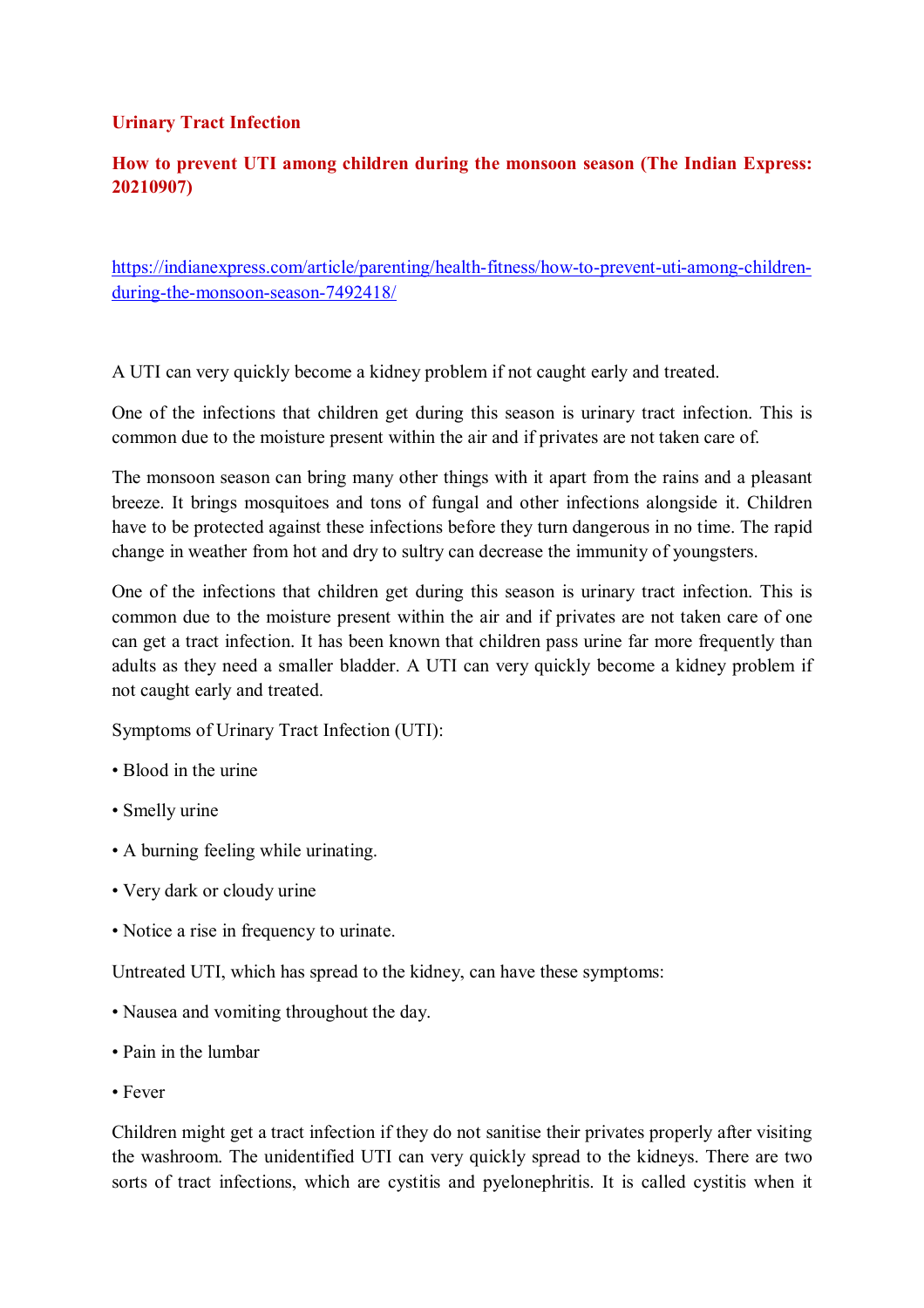impacts the bladder of the kid, and pyelonephritis when the infection impacts the kidneys. These infections can simply be treated with a dose of antibiotics. Never self-diagnose your child because it can cause other complications. Parents must take care of it so that the child has his or her medication timely and completes an antibiotic dose. If not diagnosed and treated timely the tract infection can become very dangerous very quickly and may impact your child's kidneys.

How to prevent urinary tract infection:

Keep your kids well hydrated. Drink at least  $7 - 8$  glasses of water throughout the day. Fluids like fruit juices, soups can also be helpful.

Catheterise frequently using a good clean technique. If the child keeps the bladder empty of urine it will help prevent infections.

Prevent constipation. A huge amount of stools in the rectum can keep the bladder from emptying and may allow many bacteria to grow in kids. Thus, a healthy potty habit is highly recommended.

Bedding and pillows of infants and youngsters should be washed and ironed regularly before using again, so that it kills any bacteria or germs on the material.

Parents should wash their child's clothes daily in order that sweat, dirt, or moisture does not lead to fungal /bacterial infections.

Include enough vitamin C and zinc to reduce bacterial growth in your kid's diet and don't make the child wear tight underwear.

A good bowel program is essential. Keep the poop off the privates as much as possible, which will help keep bacteria from causing an infection. Make sure to wipe from the front to the back.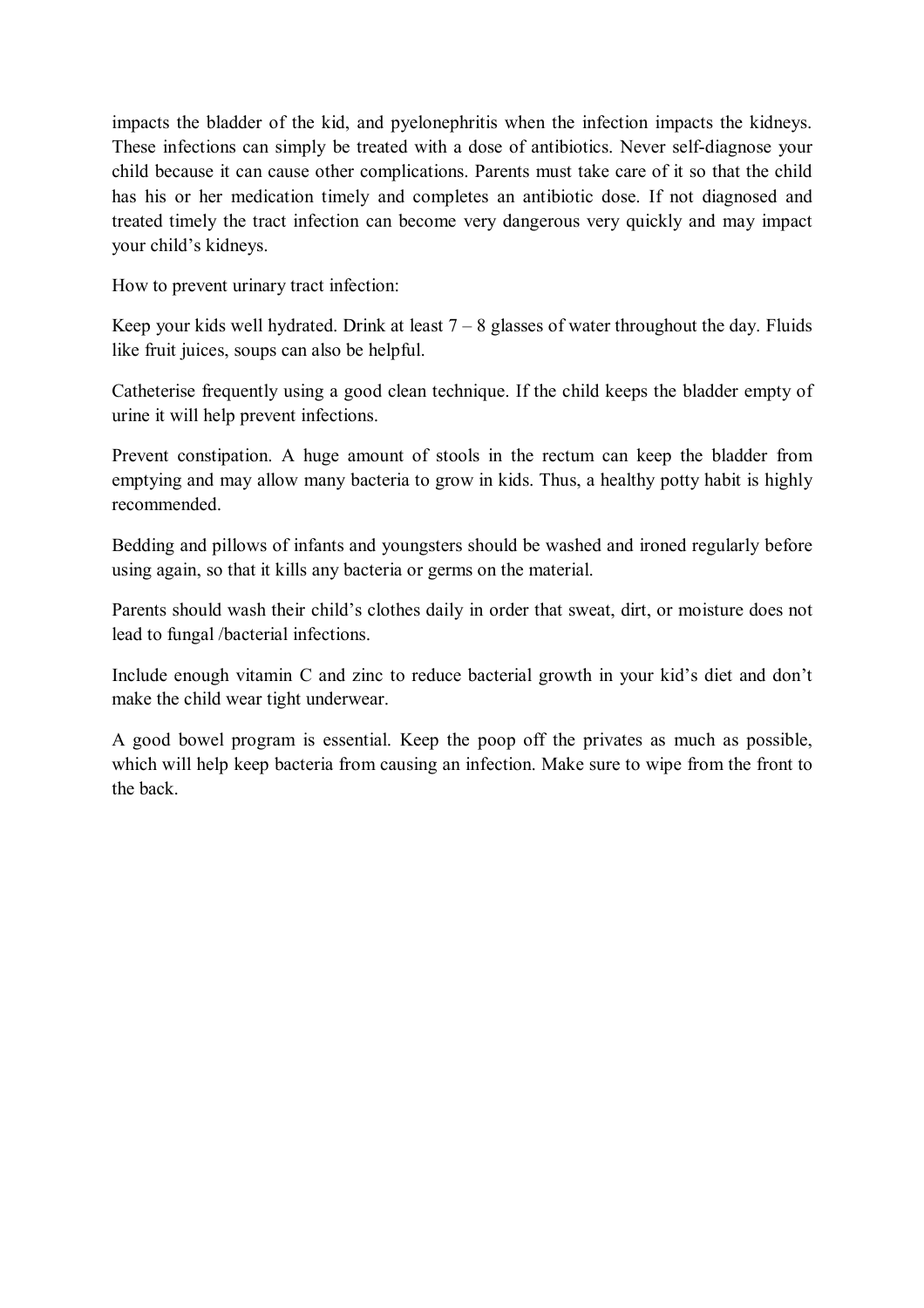#### **Obesity**

#### **Structured environment could benefit children's health, prevent obesity: Study (The Indian Express: 20210907)**

https://www.hindustantimes.com/lifestyle/health/structured-environment-could-benefitchildren-s-health-prevent-obesity-study-101630980088783.html

Researchers found that behaviours that lead to obesity dropped on school days compared to non-school days. These behaviours can include low physical activity, poor diets, irregular sleep and excess screen and media time.

According to new research from the University of Central Florida, having a structured environment, whether during school days or when stuck in quarantine as the Covid-19 pandemic continues, could benefit children's health.

The findings of the study were published in the journal 'Childhood Obesity'.

In a study of more than 50 rural schoolchildren over the course of two weeks, researchers found that behaviours that lead to obesity - like too much sedentary behaviour or screen time - dropped on school days compared to non-school days, while amounts of activity increased.

The findings are important because more than 20 per cent of US children ages 6 to 11 are obese, which could lead to problems such as type 2 diabetes or other diseases, according to the US Centres for Disease Control and Prevention.

The researchers focused on rural children because they are at increased risk for obesity compared to their urban-dwelling counterparts.

Additionally, rural children's obesogenic behaviours have not been studied as much, said Keith Brazendale, an assistant professor in UCF's Department of Health Sciences and the study's lead author.

These behaviours can include low physical activity, poor diets, irregular sleep and excess screen and media time.

The researchers used wristband accelerometers to compare the students' physical activity and sleep on school and non-school days in addition to diaries of daily activities, diet and screen time that were recorded by the parents.

They found that children accumulated an average of 16 additional minutes of moderate-tovigorous physical activity per day on school days compared to non-school days.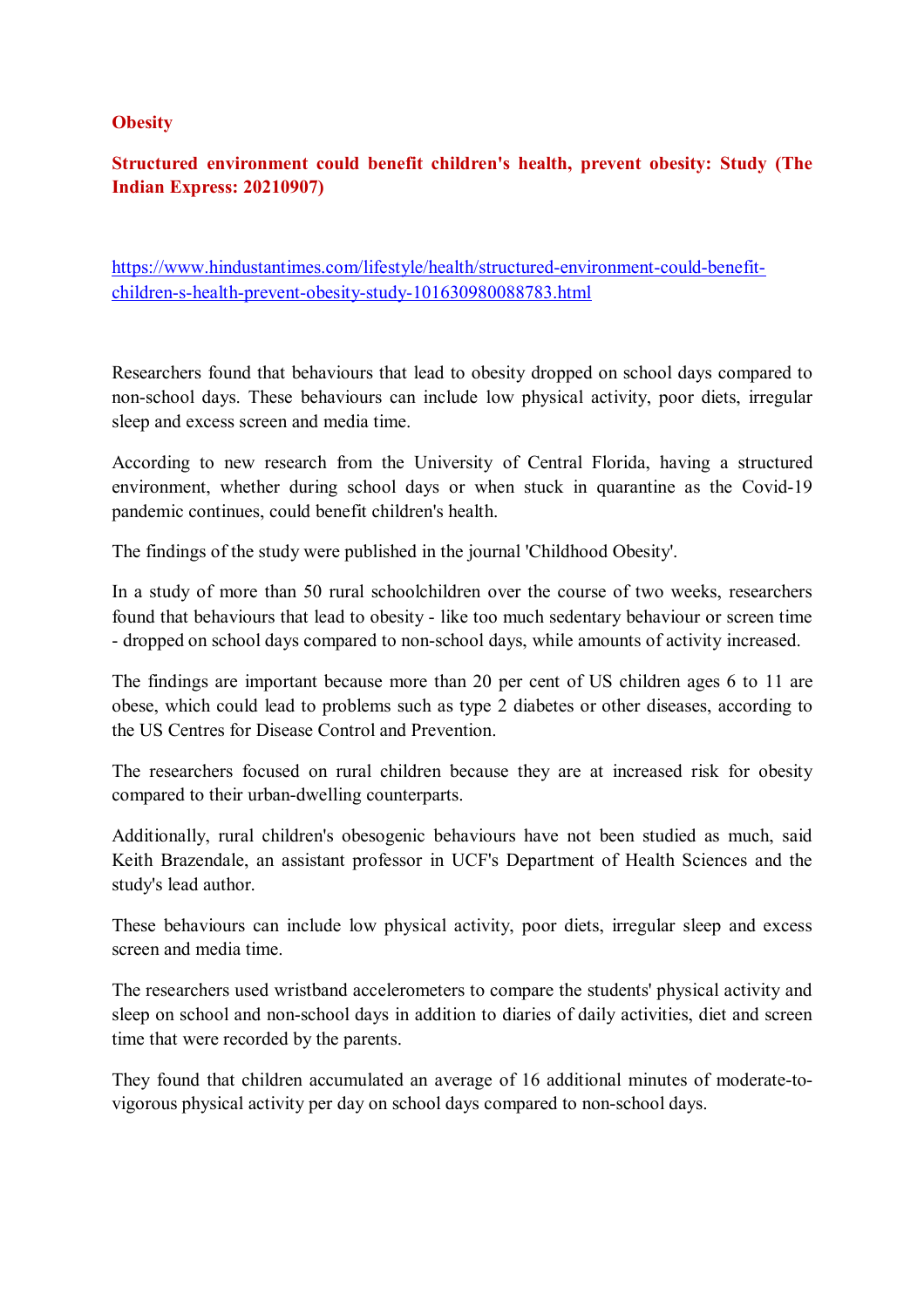Furthermore, students reduced their average daily sedentary time by about an hour each day and their screen time by about an hour and a half each day on school days compared to nonschool days.

In a separate study of a sub-sample of the rural children, the researchers found that rural children exhibited accelerated weight gain during five months of home quarantine due to the closure of schools and community-operated programs.

"This supports the benefit of attending schools and programs," Brazendale stated.

To combat obesogenic behaviours on non-school days or during quarantine, some sort of structured program or at least a structured schedule for children on those days is recommended, Brazendale said.

"It's not necessarily the program itself that always provides the direct benefit, but the presence of 'attending something' seems to shape behaviours outside of the program's operating hours and almost sets a default schedule for the day for the child, like when they wake up or go to bed, or when they eat," Brazendale added.

The researcher specialises in examining elementary school-aged children's obesogenic behaviours during different times of the year, especially those from low-income and minority populations.

His research and that of others suggest that children's behaviours are healthier when they have consistent routine and structure in their day-to-day lives, such as on school days compared to other times when a structure is not necessarily as present, such as in the summer or on weekends.

He said that even on rainy days or when it's not safe to go outside, organising a plan of activities - even if they take place in the home - can be a good way to keep children engaged in healthy consistent routines.

"This means may be having a very loose schedule that has time for children's snack, free play time, maybe some indoor exercises that don't require a lot of space such as aerobics, dancing to music, or even yoga," he said.

"I also encourage rule-setting around screen and media time, especially in the evening as bedtime approaches, as this can be beneficial for the child," he added.

The US Department of Health and Human Services recommends that children and adolescents ages 6 through 17 do 60 minutes or more of moderate-to-vigorous physical activity daily. Screen time should be limited to one to two hours a day, according to the CDC.

Study co-authors included UCF health sciences undergraduate students Michael Blankenship '21 and Serina Rayan '21, a Burnett Honours Scholar; biomedical sciences majors Daniel Eisenstein and Alejandra Rey '21. Jeanette Garcia and Cassie L. Odahowski, assistant professors in UCF's Department of Health Sciences; and Ana Leon, Professor Emerita in UCF's School of Social Work, were also co-authors on this project.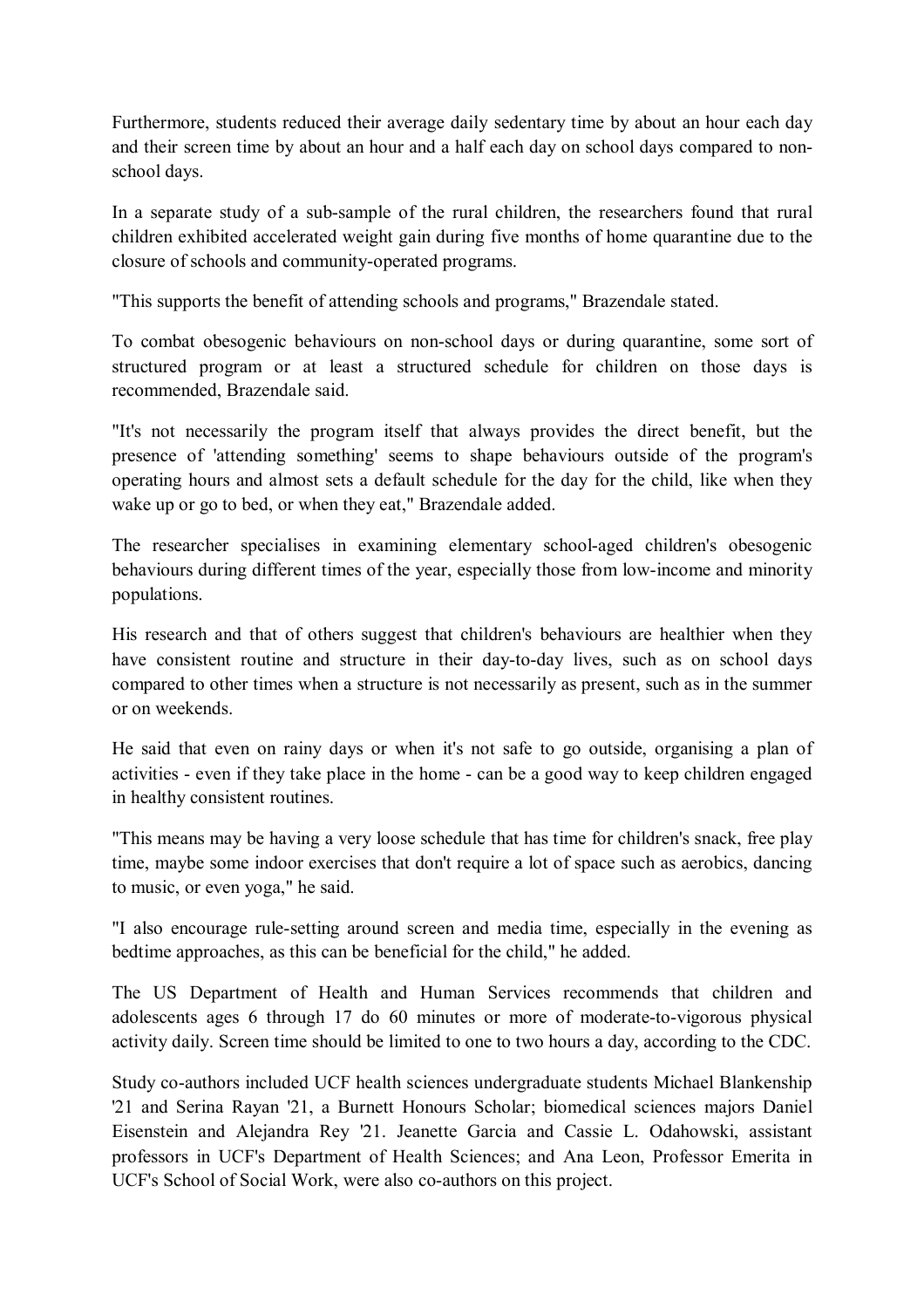Brazendale earned his doctorate in exercise science from the University of South Carolina-Columbia. He joined UCF's Department of Health Sciences, part of the College of Health Professions and Sciences, in 2019.

#### **Asthma**

#### **It turns out that asthma worsens at night, finds new study (Hindustan Times: 20210907)**

https://www.healthshots.com/health-news/predicting-alzheimers-is-now-possible-says-study/

As many as 75 percent of people with asthma report experiencing worsening asthma severity at night.

For hundreds of years, people have observed that asthma severity often worsens in the nighttime. One longstanding question has been to what degree the body's internal circadian clock — as opposed to behaviors, such as sleep and physical activities — contributes to the worsening of asthma severity.

Here's what the study has to say

Using two circadian protocols, investigators from Brigham and Women's Hospital and Oregon Health & Science University have pinned down the influence of the circadian system, uncovering a key role for the biological clock in asthma. Results of the study are published in the journal The Proceedings of the National Academy of Sciences.

Understanding the mechanisms that influence asthma severity could have important implications for both studying and treating asthma.

 "This is one of the first studies to carefully isolate the influence of the circadian system from the other factors that are behavioral and environmental, including sleep," said cocorresponding author Frank A.J.L. Scheer, PhD, MSc, director of the Medical Chronobiology Program in the Division of Sleep and Circadian Disorders at the Brigham.

Co-corresponding author Steven A. Shea, PhD, professor and director at Oregon Institute of Occupational Health Sciences added, "We observed that those people who have the worst asthma in general are the ones who suffer from the greatest circadian-induced drops in pulmonary function at night, and also had the greatest changes induced by behaviors, including sleep. We also found that these results are clinically important because, when studied in the laboratory, symptom-driven bronchodilator inhaler use was as much as four times more often during the circadian night than during the day."